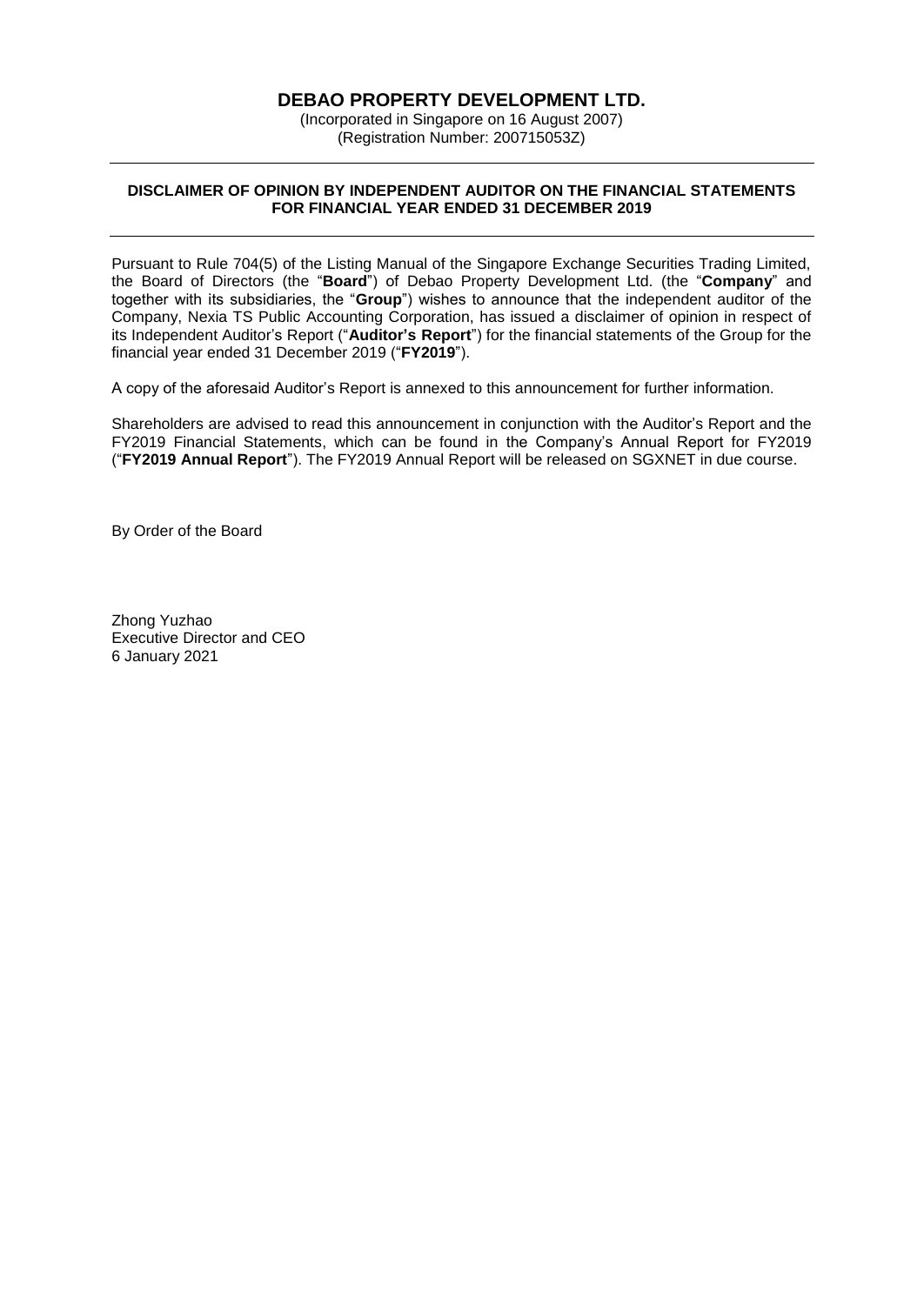# INDEPENDENT AUDITOR'S REPORT **TO THE MEMBERS OF DEBAO PROPERTY DEVELOPMENT LIMITED**

#### Report on the Audit of the Financial Statements

#### *Disclaimer of Opinion*

We were engaged to audit the accompanying financial statements of Debao Property Development Limited (the "Company") and its subsidiary corporations (the "Group") which comprise the consolidated statements of financial position of the Group and the statement of financial position of the Company as at 31 December 2019, and the consolidated statement of comprehensive income, consolidated statement of changes in equity and consolidated statement of cash flows of the Group for the year then ended, and notes to the financial statements, including a summary of significant accounting policies, as set out on page 30 to 113.

We do not express an opinion on the accompanying consolidated financial statements of the Group and the statement of financial position of the Company. Because of the significance of the matter described in the Basis for Disclaimer of Opinion section of our report, we have not been able to obtain sufficient appropriate audit evidence to provide a basis for an audit opinion on these financial statements.

#### *Basis for Disclaimer of Opinion*

#### *(i) Opening balances*

We issued a disclaimer of opinion for the financial statements for the financial year ended 31 December 2018 ("FY2018") on 11 October 2019 due to the following:

#### Divestment of Profit Consortium Sdn. Bhd. ("Profit Consortium")

We were unable to obtain sufficient appropriate audit evidence or were we able to satisfy ourselves by any other alternative audit procedures whether the assets and liabilities of Profit Consortium at the beginning and end of the financial year ended 31 December 2018 are fairly stated. Consequently, we were unable to determine whether there are any adjustments which might have been necessary in respect of the impairment loss reported in the statement of comprehensive income and the net cash flows from operating activities reported in the statement of cash flows for the financial year ended 31 December 2018.

An impairment loss of RMB40,267,000 was taken to profit or loss in the current financial year, arising from the completion of disposal of 43% equity shares in Profit Consortium during the financial year. The remaining 19% of equity shares has not been transferred to the external party at the date of this report.

We were unable to obtain sufficient appropriate audit evidence or were we able to satisfy ourselves by any other alternative audit procedures on whether this additional loss of RMB40.3 million is sufficient. Neither were we able to satisfy ourselves management's assertion that this loss is a non-adjusting event based on SFRS(I) 8 - Accounting Policies, Changes in Accounting Estimates and Errors.

#### Divestment of Poly Ritz Green (Malaysia) Sdn. Bhd. ("Poly Ritz")

The audited financial statements of Poly Ritz for the financial year ended 31 December 2018 were not made available to us for the purpose of consolidation at Group level. Accordingly, we were unable to perform alternative audit procedures to obtain sufficient appropriate audit evidence to determine the Group's share of Poly Ritz's results for the financial year ended 31 December 2018 as well as the relevant disclosures under SFRS (I) 1-28 Investments in Associates and Joint Ventures to be included in the consolidated financial statements of the Group.

On 30 May 2019, the Group transferred its entire 50% equity interest in Poly Ritz to an unrelated party for a consideration of RM16 million (approximately RMB27.3 million), and recognised a net gain on disposal of RM5.16 million (approximately RMB8.6 million).

In the current financial year, we are unable to verify the accuracy the net gain on disposal of Poly Ritz of RM5.16 million (approximately RMB8.6 million), as we were unable to obtain sufficient appropriate audit evidence to determine the Group's share of Poly Ritz's results and net assets/liabilities for the financial year ended 31 December 2018 and for the period up to the disposal date of 30 May 2019, or whether there are any contractual or constructive obligations arising from the disposal which will give rise to any adjustments for the financial year ended 31 December 2019.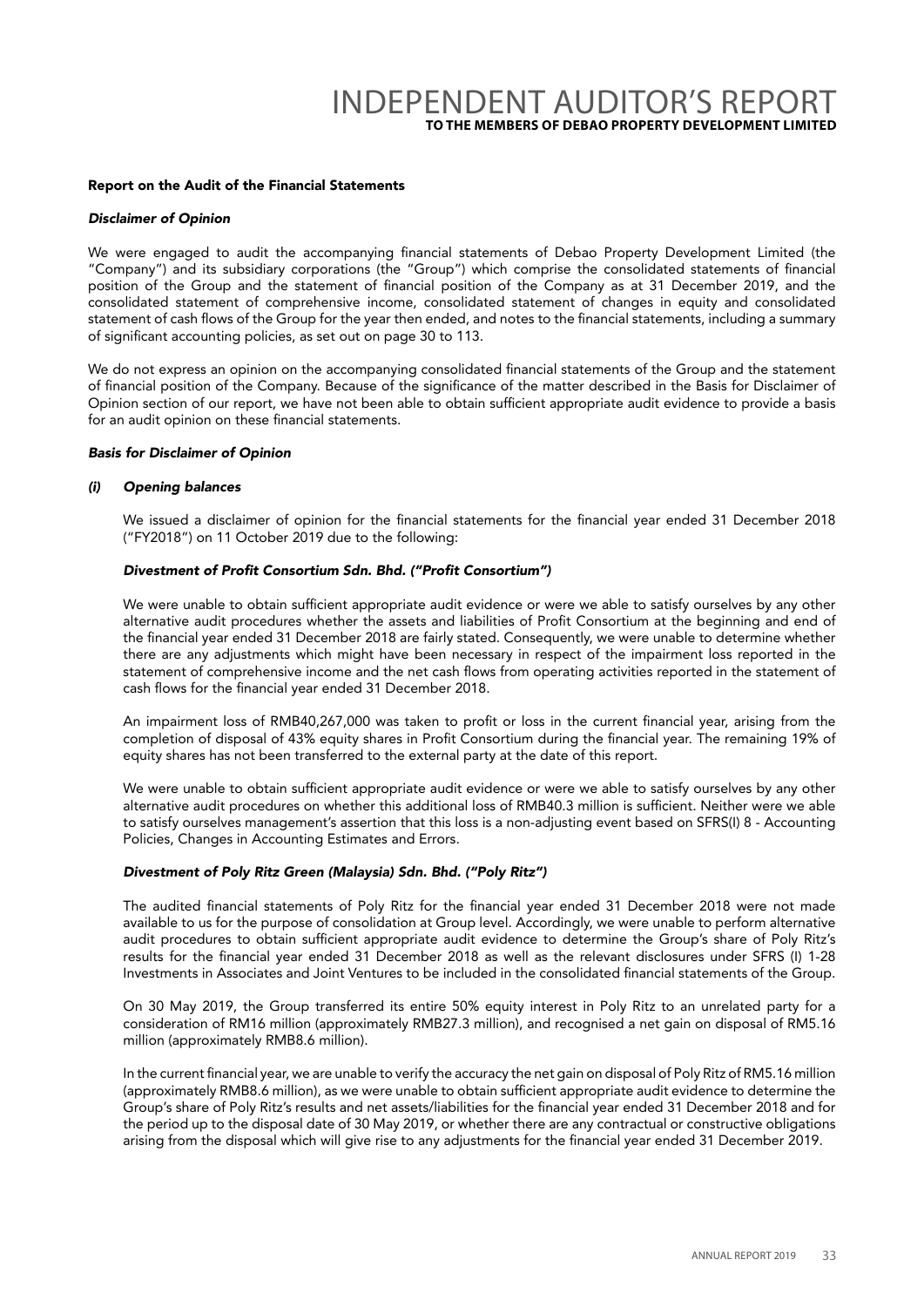## INDEPENDENT AUDITOR'S REPORT **TO THE MEMBERS OF DEBAO PROPERTY DEVELOPMENT LIMITED (CONTINUED)**

#### Report on the Audit of the Financial Statements (continued)

#### Basis for Disclaimer of Opinion (continued)

#### (ii) Litigation case involving key management of Foshan Nanhai Chuangxintian Hotel Management Co., Ltd. ("Chuangxintian")

Chuangxintian is an associated company of the Group. During the period from 9 June 2020 to 17 July 2020, the directors of Chuangxintian, who were appointed by the majority shareholder (the "Majority Shareholder") of Chuangxintian, were arrested for suspect scam cases by Commercial Criminal Investigation Department of Municipal Public Security Bureau of Guangzhou City, Guangdong Province, the People's Republic of China. The cases are currently in the progress of investigations as at the date of this report.

In addition, the Majority Shareholder extended a loan amounting to RMB190,597,000 to Sihui Debao Jiangnan Mingju Development Co., Ltd. ("SHDB"), a wholly-owned subsidiary corporation of the Group in the form of equity investment. This loan is secured by 100% of equity shares of SHDB. Concurrently, Foshan Nanhai Debao Investment Management Co., Ltd., which is a wholly-owned subsidiary corporation of the Group, provided corporate guarantee for these borrowings.

In accordance with Singapore Standards on Auditing 600 Special Considerations — Audits of Group Financial Statements (Including the Work of Component Auditors), we are required to obtain sufficient appropriate audit evidence regarding the financial information of the components and the consolidation process to express an opinion on whether the consolidated financial statements are prepared, in all material respects, in accordance with SFRS (I). We were unable to obtain sufficient appropriate audit evidence or were we able to satisfy ourselves by any other alternative audit procedures to determine the Group's share of Chuangxintian's results and net assets/ liabilities for the financial year ended 31 December 2019 and as at the end of the year then ended, respectively, as well as the relevant disclosures under SFRS (I) 1-28 Investments in Associates and Joint Ventures to be included in the consolidated financial statements of the Company, and whether any contractual or constructive liabilities need to be provided, or any contingent liabilities need to be disclosed, arising from the transaction above, or the aforementioned litigation case, or both, in accordance with SFRS(I) 1-37 Provisions, Contingent Liabilities and Contingent Assets.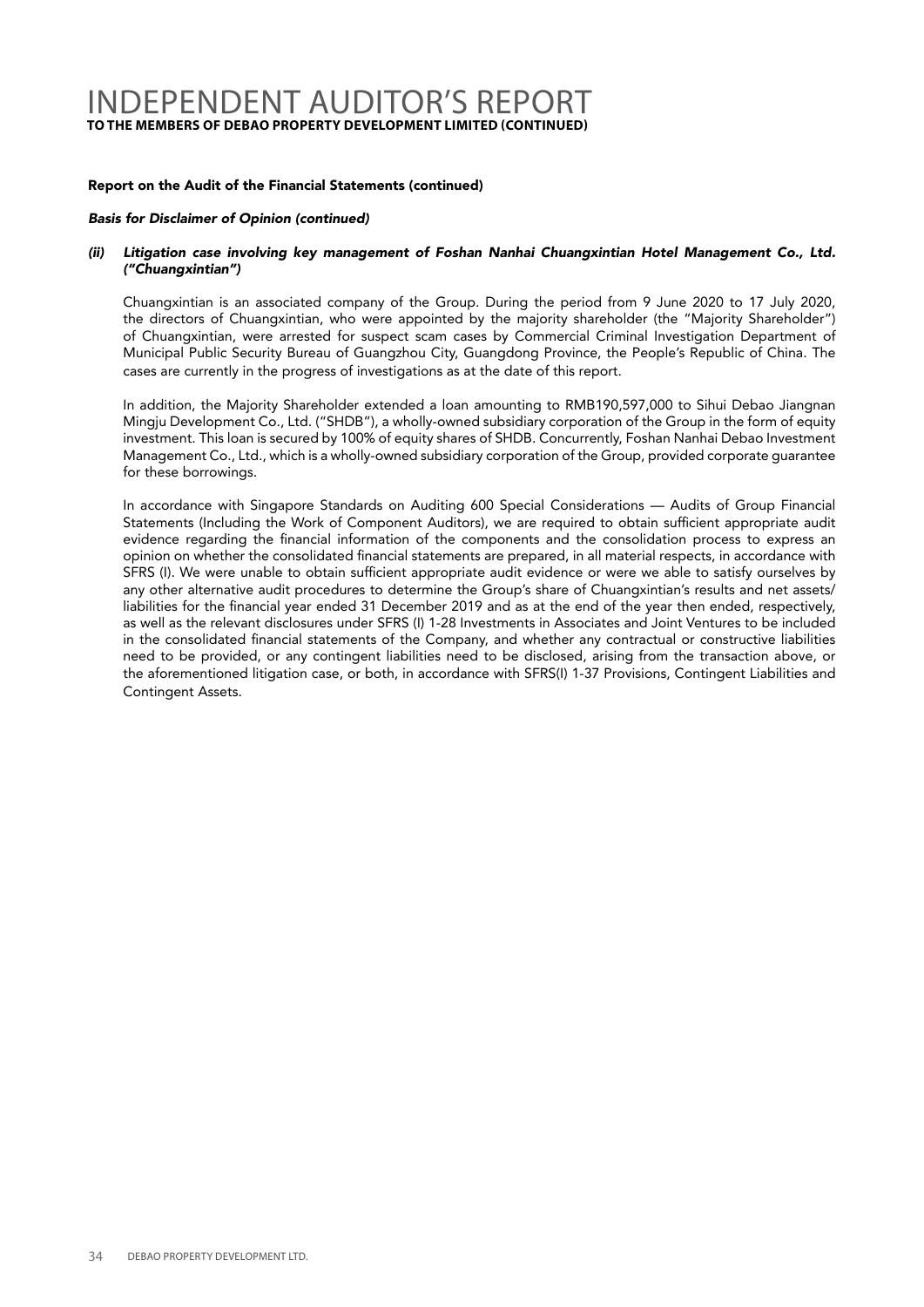# INDEPENDENT AUDITOR'S REPORT **TO THE MEMBERS OF DEBAO PROPERTY DEVELOPMENT LIMITED (CONTINUED)**

#### Report on the Audit of the Financial Statements (continued)

#### Basis for Disclaimer of Opinion (continued)

#### *(iii) Going concern*

As disclosed in Note 2.1 to the financial statements, in preparing the financial statements, the Board of Directors has considered the operations of the Group as a going concern notwithstanding that the Group incurred a net loss of RMB224,636,000 (2018: RMB333,557,000) for the financial year ended 31 December 2019 and was in a net current liabilities position of RMB869,286,000 (2018: net current asset position of RMB437,048,000) as at that date. The Group's operations are highly dependent on borrowings and as at 31 December 2019, total borrowings amounted to RMB1,772,656,000 (2018: RMB1,887,284,000) and amounts classified as current amounted to RMB1,438,362,000 (2018: RMB526,466,000). During the financial year, to support the Group's operating cash flow requirements, the Group obtained loans from individuals and other non-financial institutions amounting to RMB162,160,000 and the total outstanding balance of other loans as at 31 December 2019 is RMB1,363,101,000. These other loans from individuals and other non-financial institutions bore average annual interest rate ranging from 18% to 38% and the Group incurred interest expense amounting to RMB178,362,000 for the financial year ended 31 December 2019.

Although the above financial and other conditions indicate the existence of material uncertainties which may cast significant doubt on the Group's ability to continue as a going concern, the Board of Directors believes that the use of the going concern assumption in the preparation of the financial statements for the financial year ended 31 December 2019 is still appropriate after taking into consideration the following factors, assumptions and measures taken by the Company:

- (a) The Group is confident in obtaining the lenders' approval for roll over of all the loans, which are due in the financial year ending 31 December 2020;
- (b) The Group's ability to sell its development properties at the current market selling price and the timing of the receipt of proceeds estimated by management;
- (c) The ongoing litigation cases do not have any significant adverse impact on the Group's core operations;
- (d) The Group's controlling shareholder has provided an undertaking to provide continuing financial support to the Group for the next 12 months after reporting date; and
- (e) The Group is able to generate positive cash flow from operations for the next twelve months and with the satisfactory outcome of (a) to (d) above, the Group would have sufficient cash to meet its obligations as and when they fall due for the next twelve months.

The ability of the Group to continue in operational existence in the foreseeable future and to meet its financial obligations as and when they fall due are dependent upon the successful outcome of the measures undertaken and assumptions as disclosed above which cannot be determined at present. At the date of this report, we are unable to obtain sufficient audit evidence regarding the likely outcome of these measures and assumptions. Therefore, we are not able to form an opinion as to whether the going concern basis of presentation of the accompanying consolidated financial statements of the Group is appropriate.

In the event that the Group is unable to continue in operational existence in the foreseeable future, the Group may be unable to discharge its liabilities in the normal course of business and adjustments may have to be made to reflect the situation that assets may need to be realised other than in the normal course of business and at amounts which could differ significantly from the amounts at which they are currently recorded in the statement of financial position. In addition, the Group may have to provide for further liabilities that might arise, and to reclassify non-current assets and non-current liabilities as current assets and current liabilities respectively. The financial statements do not include any adjustments which may arise from these uncertainties.